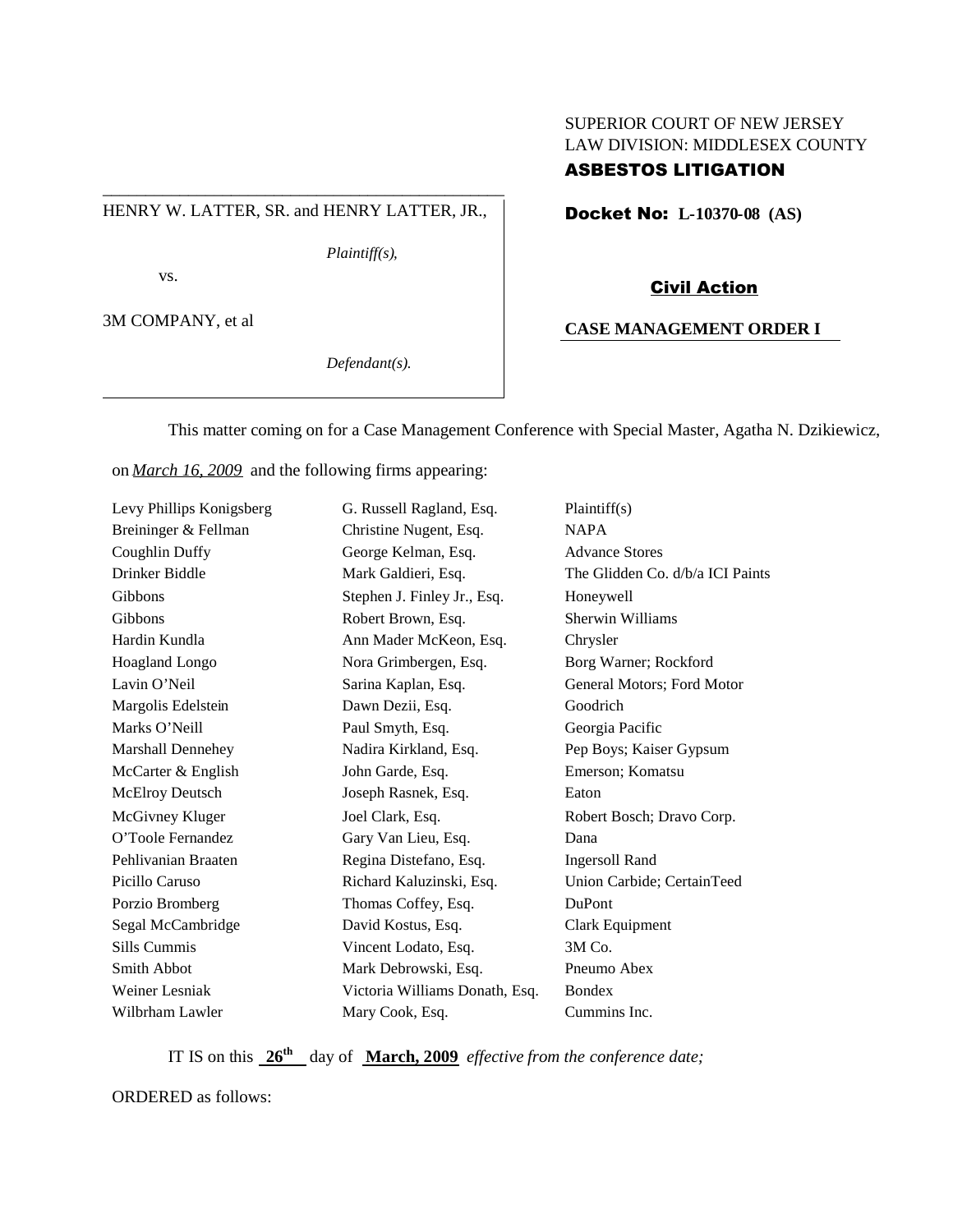Counsel receiving this Order through computerized electronic medium (E-Mail) shall be deemed by the court to have received a copy of the filed original court document. Any document served pursuant to this Order shall be deemed to be served by mail pursuant to *R*.1:5-2.

Defense counsel shall notify plaintiffs' counsel within thirty (30) days of the date of this Order if their client was incorrectly named in the Complaint. Counsel may be barred from raising this defense at a later time for failure to comply.

## **DISCOVERY**

| April 15, 2009 | Supplemental / amended answers to interrogatories identifying fact witnesses<br>shall be served by this date.                                                                                               |
|----------------|-------------------------------------------------------------------------------------------------------------------------------------------------------------------------------------------------------------|
| March 30, 2009 | Defendants shall serve answers to standard interrogatories by this date.                                                                                                                                    |
| April 15, 2009 | Defendants Komatsu, Emerson, Glidden, Weeks Marine, and Clark Equipment<br>shall serve answers to standard interrogatories by this date.                                                                    |
| May 15, 2009   | Plaintiff shall propound supplemental interrogatories and document requests by<br>this date.                                                                                                                |
| June 12, 2009  | Defendants shall serve answers to supplemental interrogatories and document<br>requests by this date.                                                                                                       |
| April 15, 2009 | Defendants shall propound supplemental interrogatories and document requests<br>by this date.                                                                                                               |
| May 22, 2009   | Plaintiff shall serve answers to supplemental interrogatories and document<br>requests by this date.                                                                                                        |
| July 17, 2009  | Fact discovery, including depositions, shall be completed by this date. Plaintiff's<br>counsel shall contact the Special Master within one week of this deadline if all<br>fact discovery is not completed. |

## **EARLY SETTLEMENT**

- July 17, 2009 Settlement demands shall be served on all counsel and the Special Master by this date.
- August 7, 2009 @ 10:00am Early settlement conference. All defense counsel shall appear with authority to negotiate settlement and have a representative authorized to negotiate settlement available by phone. Any request to be excused from the settlement conference shall be made to the Special Master no later than 4:00pm of the day prior to the conference.

 $\_$  ,  $\_$  ,  $\_$  ,  $\_$  ,  $\_$  ,  $\_$  ,  $\_$  ,  $\_$  ,  $\_$  ,  $\_$  ,  $\_$  ,  $\_$  ,  $\_$  ,  $\_$  ,  $\_$  ,  $\_$  ,  $\_$  ,  $\_$  ,  $\_$  ,  $\_$  ,  $\_$  ,  $\_$  ,  $\_$  ,  $\_$  ,  $\_$  ,  $\_$  ,  $\_$  ,  $\_$  ,  $\_$  ,  $\_$  ,  $\_$  ,  $\_$  ,  $\_$  ,  $\_$  ,  $\_$  ,  $\_$  ,  $\_$  ,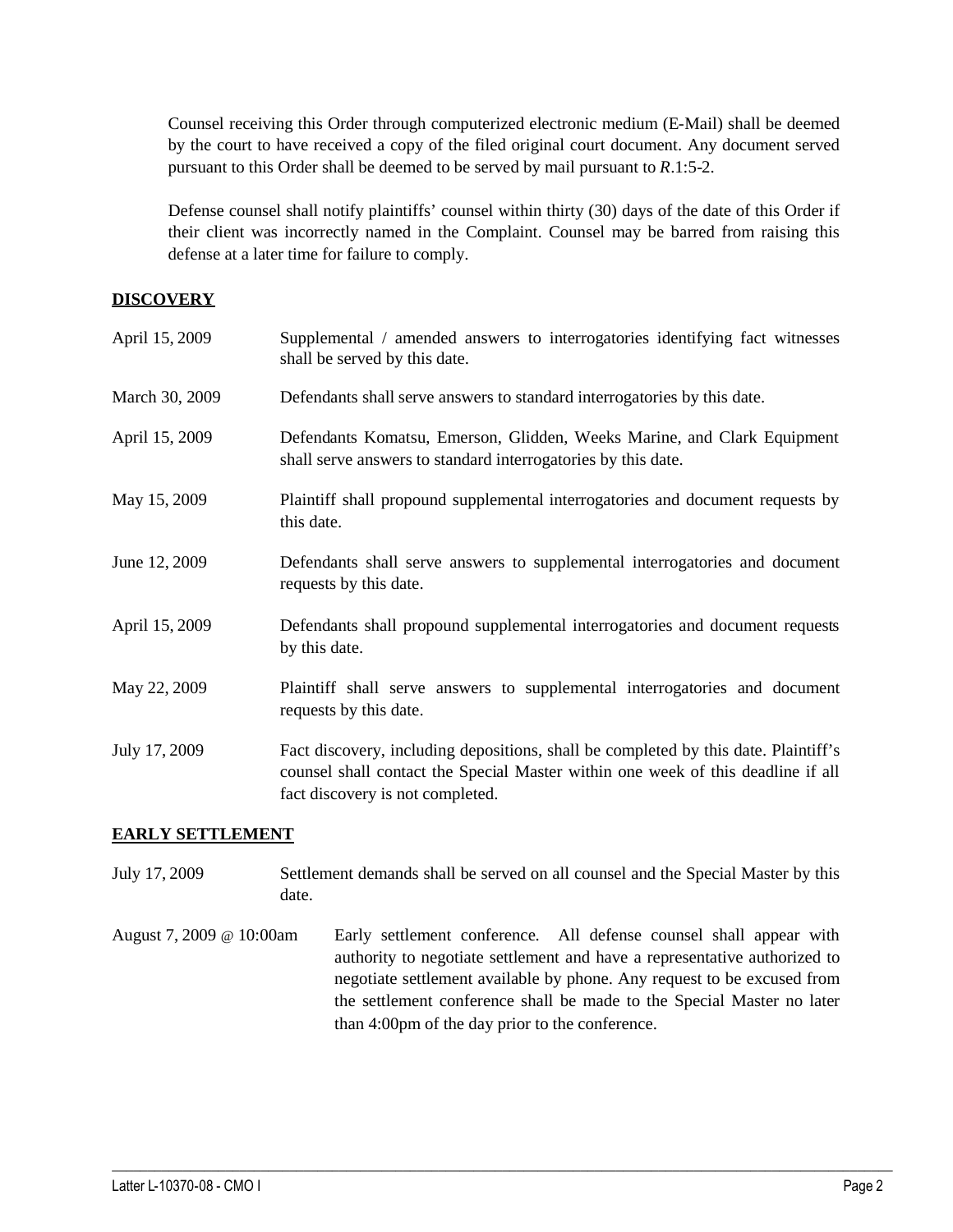## **SUMMARY JUDGMENT MOTION PRACTICE**

- July 31, 2009 Summary judgment motions limited to product identification issues shall be filed no later than this date.
- August 28, 2009 Last return date for product identification summary judgment motions.

#### **POST SUMMARY JUDGMENT SETTLEMENT CONFERENCE**

September 9, 2009 @1:30pm Settlement conference. All defense counsel shall appear with authority to negotiate settlement and have a representative authorized to negotiate settlement available by phone. Any request to be excused from the settlement conference shall be made to the Special Master no later than 4:00pm of the day prior to the conference. *(Please note time change.)*

### **CASE MANAGEMENT CONFERENCE**

September 9, 2009 @1:30pm Case Management Conference is scheduled before the Special Master. *(Please note time change.)*

### **MEDICAL DEFENSE**

- April 10, 2009 Plaintiff shall serve executed medical authorizations by this date.
- May 1, 2009 Any defendant wishing to present a medical defense shall advise all counsel of its intention by entering a Notice of Appearance of Defense Medical Counsel by this date. Any defendant who does not file such an appearance by this date may be foreclosed from asserting a medical defense.
- May 15, 2009 Plaintiff shall serve additional medical expert reports by this date.
- July 17, 2009 Defendants shall identify its medical experts and serve medical reports, if any, by this date.

### **LIABILITY EXPERT REPORTS**

- August 14, 2009 Plaintiff shall identify its liability experts and serve liability expert reports or a certified expert statement by this date or waive any opportunity to rely on liability expert testimony.
- September 18, 2009 Defendants shall identify its liability experts and serve liability expert reports, if any, by this date or waive any opportunity to rely on liability expert testimony.
- October 16, 2009 Plaintiff shall identify its rebuttal liability experts and serve rebuttal liability expert reports, if any, by this date.

 $\_$  ,  $\_$  ,  $\_$  ,  $\_$  ,  $\_$  ,  $\_$  ,  $\_$  ,  $\_$  ,  $\_$  ,  $\_$  ,  $\_$  ,  $\_$  ,  $\_$  ,  $\_$  ,  $\_$  ,  $\_$  ,  $\_$  ,  $\_$  ,  $\_$  ,  $\_$  ,  $\_$  ,  $\_$  ,  $\_$  ,  $\_$  ,  $\_$  ,  $\_$  ,  $\_$  ,  $\_$  ,  $\_$  ,  $\_$  ,  $\_$  ,  $\_$  ,  $\_$  ,  $\_$  ,  $\_$  ,  $\_$  ,  $\_$  ,